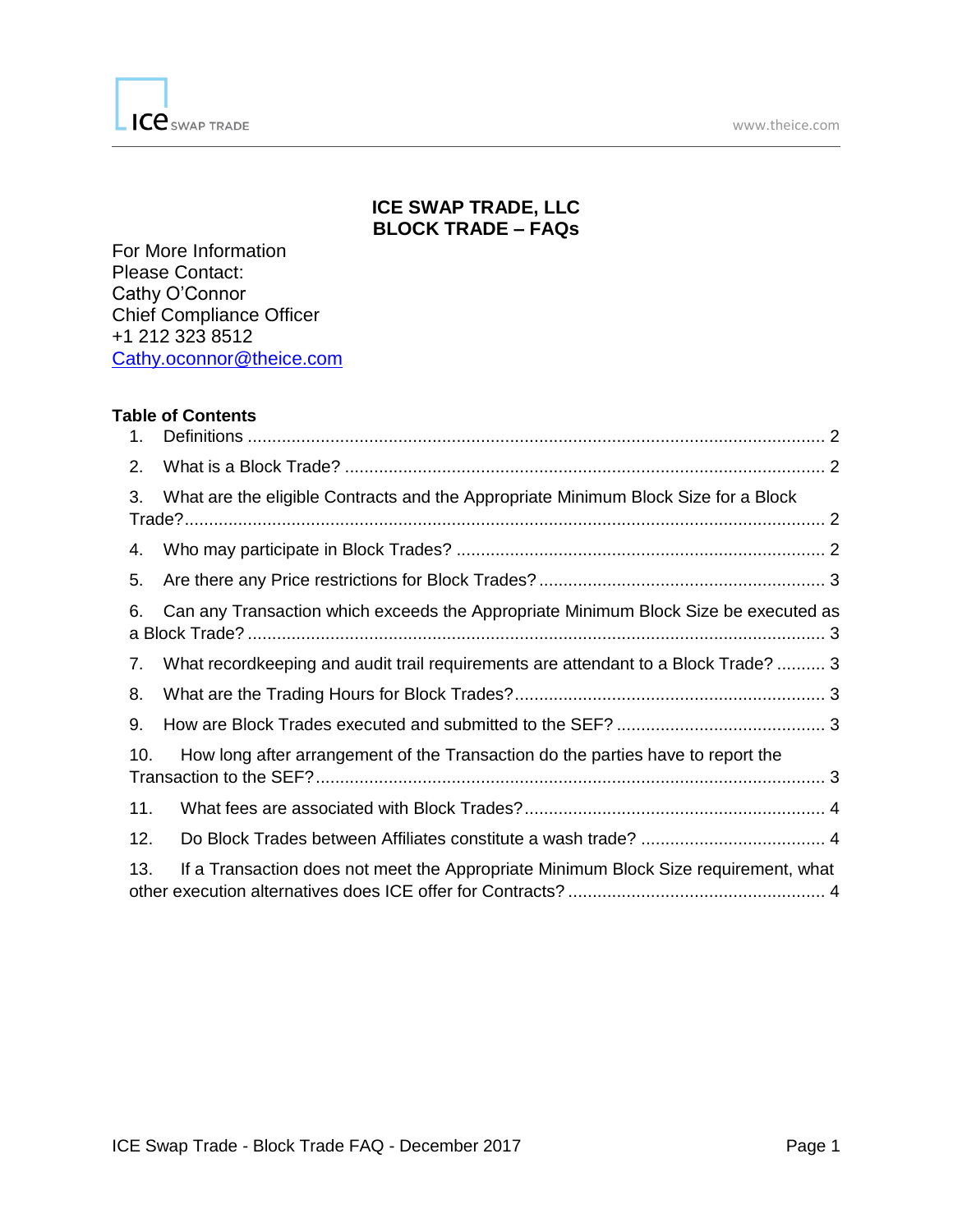

### <span id="page-1-0"></span>**1. Definitions**

Unless otherwise defined below, all capitalized terms have the definition given to them in the ICE Swap Trade Rules.

## <span id="page-1-1"></span>**2. What is a Block Trade?**

The Commodity Futures Trading Commission ("CFTC") defines a "Block Trade" as a transaction that is privately negotiated away from an exchange's trading system or platform and is executed pursuant to the rules and procedures of the exchange. Rule 701 of the ICE Swap Trade Rulebook details the rules and procedures for executing a Block Trade. Block Trades must be entered into between Eligible Contract Participants, the underlying Order must state that is to be, or may be, executed as a Block Trade, and the quantity of the Block Trade must meet the Appropriate Minimum Block Size threshold for executing on the SEF.

## <span id="page-1-2"></span>**3. What are the eligible Contracts and the Appropriate Minimum Block Size for a Block Trade?**

Rule 701(k) and Table 1 (below) provides details on the Appropriate Minimum Block Size Requirements for Block Trades. To determine whether a listed Contract is eligible to be treated as a Block Trade, please review the individual Contract specifications in the ICE Swap Trade Rulebook.

| ICE Swap Trade Appropriate Minimum Block Size Requirements for Block Trade Submissions<br>in USD Millions Notional |                       |        |                               |     |     |  |  |
|--------------------------------------------------------------------------------------------------------------------|-----------------------|--------|-------------------------------|-----|-----|--|--|
| Tenor                                                                                                              |                       |        | Spread (basis points running) |     |     |  |  |
| ⋗                                                                                                                  | $\leq$                | >      |                               | 175 | 350 |  |  |
|                                                                                                                    |                       | $\leq$ | 175                           | 350 |     |  |  |
| $0Y(0 \text{ days})$                                                                                               | 2Y (746 days)         |        | 320                           | 140 | 66  |  |  |
| 2Y (746 days)                                                                                                      | 4Y (1,477 days)       |        | 200                           | 82  | 41  |  |  |
| 4Y (1,477 days)                                                                                                    | 6Y (2,207 days)       |        | 110                           | 32  | 26  |  |  |
| 6Y (2,207 days)                                                                                                    | 8Y 6M (3,120<br>days) |        | 110                           | 20  | 13  |  |  |
|                                                                                                                    | 12Y 6M (4,581         |        |                               |     |     |  |  |
| 8Y 6M (3,120 days)                                                                                                 | days)                 |        | 130                           | 26  | 13  |  |  |
| 12Y 6M (4,581 days)                                                                                                |                       |        | 46                            | 63  | 41  |  |  |

Table 1.

## <span id="page-1-3"></span>**4. Who may participate in Block Trades?**

To participate in a Block Trade, each party must be an Eligible Contract Participant ("ECP") as defined in Section 1a of the Commodity Exchange Act. Per the ICE Swap Trade Rulebook, Participants and Customers must be ECPs and may therefore participate in Block Trades.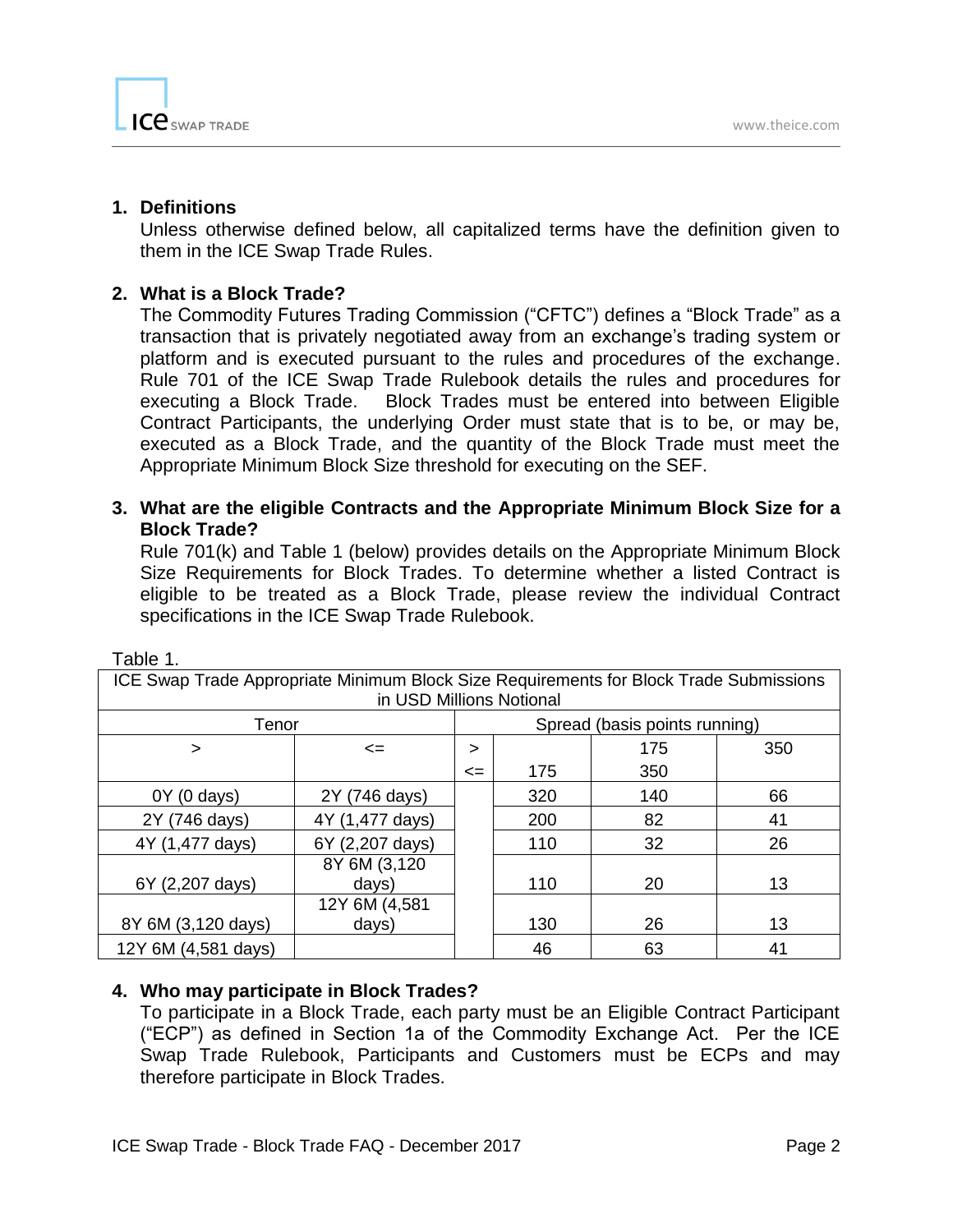

## <span id="page-2-0"></span>**5. Are there any Price restrictions for Block Trades?**

Block Trades must be executed at a Price that is fair and reasonable in light of the size of the Block Trade, the price and size of other Transactions in the same Contract on the SEF at the relevant time, the price and size of Transactions in other relevant markets, and the circumstances of the markets and/or the Participants or Customers that are party to the Block Trade.

# <span id="page-2-1"></span>**6. Can any Transaction which exceeds the Appropriate Minimum Block Size be executed as a Block Trade?**

Yes, provided that the Transaction has been designated as a Block Trade and complies with all other applicable Block Trade requirements.

<span id="page-2-2"></span>**7. What recordkeeping and audit trail requirements are attendant to a Block Trade?**

The recordkeeping and audit trail requirements associated with a Block Trade are identical to the requirements associated with any other Transaction.

# <span id="page-2-3"></span>**8. What are the Trading Hours for Block Trades?**

Block Trades for all Contracts may be arranged at any time.

## <span id="page-2-4"></span>**9. How are Block Trades executed and submitted to the SEF?**

Parties must have previously agreed to the price, size and other relevant terms of the Block Trade before they are submitted to the SEF. Parties are required to submit such Transactions to the SEF through the Graphical User Interface ("GUI") provided by ICE Data, LP (a/k/a the "Creditex GUI"). Only Sell-side Market Participants are able to submit off-facility Transactions, provided the following is in place:

- the Buy-side Market Participant has been on-boarded to IST prior to the submission of the off-facility Transaction, including credit limit protocols; and
- the Buy-side Market Participant has granted permission for the Sell-side entity to submit off-facility Transactions on their behalf.

Trades will flow SEF Direct to CCP via ICE Link without the need for manual affirmation. Reporting to the Swap Data Repository (RT and PET) will occur in accordance with regulatory requirements.

## <span id="page-2-5"></span>**10.How long after arrangement of the Transaction do the parties have to report the Transaction to the SEF?**

Block Trades must be affirmed (if required) and delivered to the SEF within ten (10) minutes of being arranged in accordance with Rule 701(c). For the purpose of this Question 10 only, a Block Trade is deemed "arranged" at such time that the parties have agreed to the Price, size and other relevant terms of the Contract that is the subject of the Block Trade.